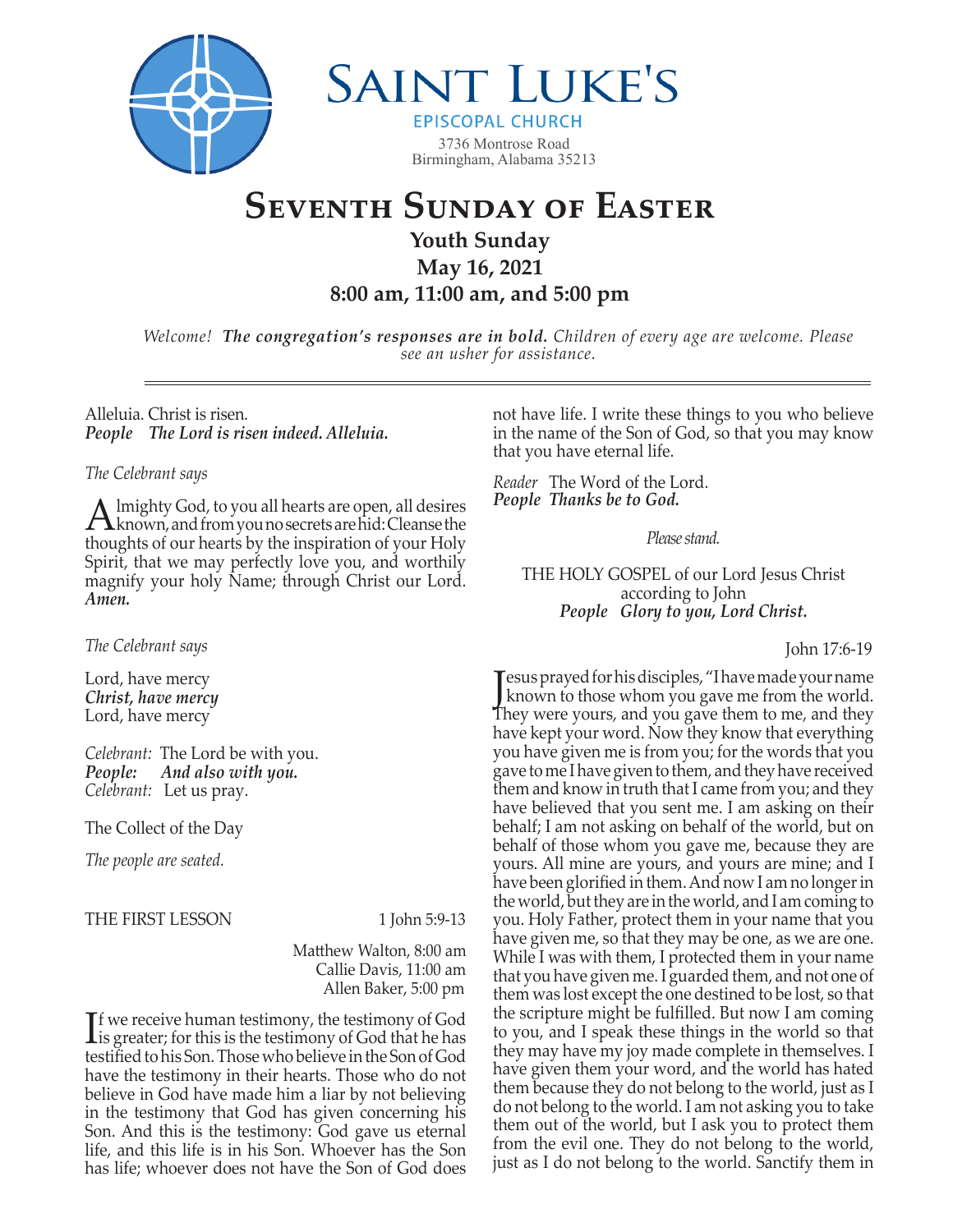**SERMON NOTES** the truth; your word is truth. As you have sent me into the world, so I have sent them into the world. And for their sakes I sanctify myself, so that they also may be sanctified in truth."

> ReaderThe Word of the Lord. *People Thanks be to God.*

THE SERMON The Reverend Richmond R. Webster

THE NICENE CREED *All stand.* BCP 358

*We believe in one God, the Father, the Almighty, maker of heaven and earth, of all that is, seen and unseen. We believe in one Lord, Jesus Christ, the only Son of God, eternally begotten of the Father, God from God, Light from Light, true God from true God, begotten, not made, of one Being with the Father. Through him all things were made. For us and for our salvation he came down from heaven: by the power of the Holy Spirit he became incarnate from the Vir gin Mary, and was made man. For our sake he was crucified under Pontius Pilate; he suffered death and was buried. On the third day he rose again in accor dance with the Scriptures; he ascended into heaven and is seated at the right hand of the Father. He will come again in glory to judge the living and the dead, and his kingdom will have no end. We believe in the Holy Spirit, the Lord, the giver of life, who proceeds from the Father and the Son. With the Father and the Son he is worshiped and glorified. He has spoken through the Prophets. We believe in one holy catholic and apostolic Church. We acknowledge one baptism for the forgiveness of sins. We look for the resurrection of the dead, and the life of the world to come. Amen*.

THE PRAYERS *of the* PEOPLE *All kneel.* BCP 387

 Emily Dean, Intercessor, 8:00 am Sawyer Simmons Intercessor, 11:00 am Gann Trucks, Intercessor, 5:00 pm

Father, we pray for your holy Catholic Church; *That we all may be one.*

Grant that every member of the Church may truly and humbly serve you;

*That your Name may be glorified by all people.*

We pray for all bishops, priests, and deacons; *That they may be faithful ministers of your Word and Sacraments.*

We pray for all who govern and hold authority in the nations of the world;

*That there may be justice and peace on the earth.*

Give us grace to do your will in all that we undertake; *That our works may find favor in your sight.*

Have compassion on those who suffer from any grief or trouble;

*That they may be delivered from their distress.*

Give to the departed eternal rest; especially Patricia Eve Lanier Beaird (Patsy).

### *Let light perpetual shine upon her.*

We praise you for your saints who have entered into joy; *May we also come to share in your heavenly kingdom.*

Let us pray for our own needs and those of others, especially Pat Baldwin, Ran Evans, George Garzon, Sr., Francis Hagan, Dorie and Pat King, Nancy Thompson, Fifi Twitty, and Fred Tyson.

*Silence*

## CONFESSION BCP 360

*Minister and People*

*Most merciful God, we confess that we have sinned against you in thought, word, and deed, by what we have done, and by what we have left undone. We have not loved you with our whole heart; we have not loved our neighbors as ourselves. We are truly sorry and we humbly repent. For the sake of your Son Jesus Christ, have mercy on us and forgive us; that we may delight in your will, and walk in your ways, to the glory of your Name. Amen.*

The peace of the Lord be always with you. *People And also with you.*

#### GREETING *and* ANNOUNCEMENTS

THE GREAT THANKSGIVING Eucharistic Prayer A BCP 361

| Celebrant | The Lord be with you.                      |
|-----------|--------------------------------------------|
| People    | And also with you.                         |
| Celebrant | Lift up your hearts.                       |
| People    | We lift them to the Lord.                  |
| Celebrant | Let us give thanks to the Lord our God.    |
| People    | It is right to give him thanks and praise. |

Therefore we proclaim the mystery of faith:

*Celebrant and People*

*Christ has died. Christ is risen. Christ will come again.*

*And now, as our Savior Christ has taught us, we are bold to say,*

*Officiant and People*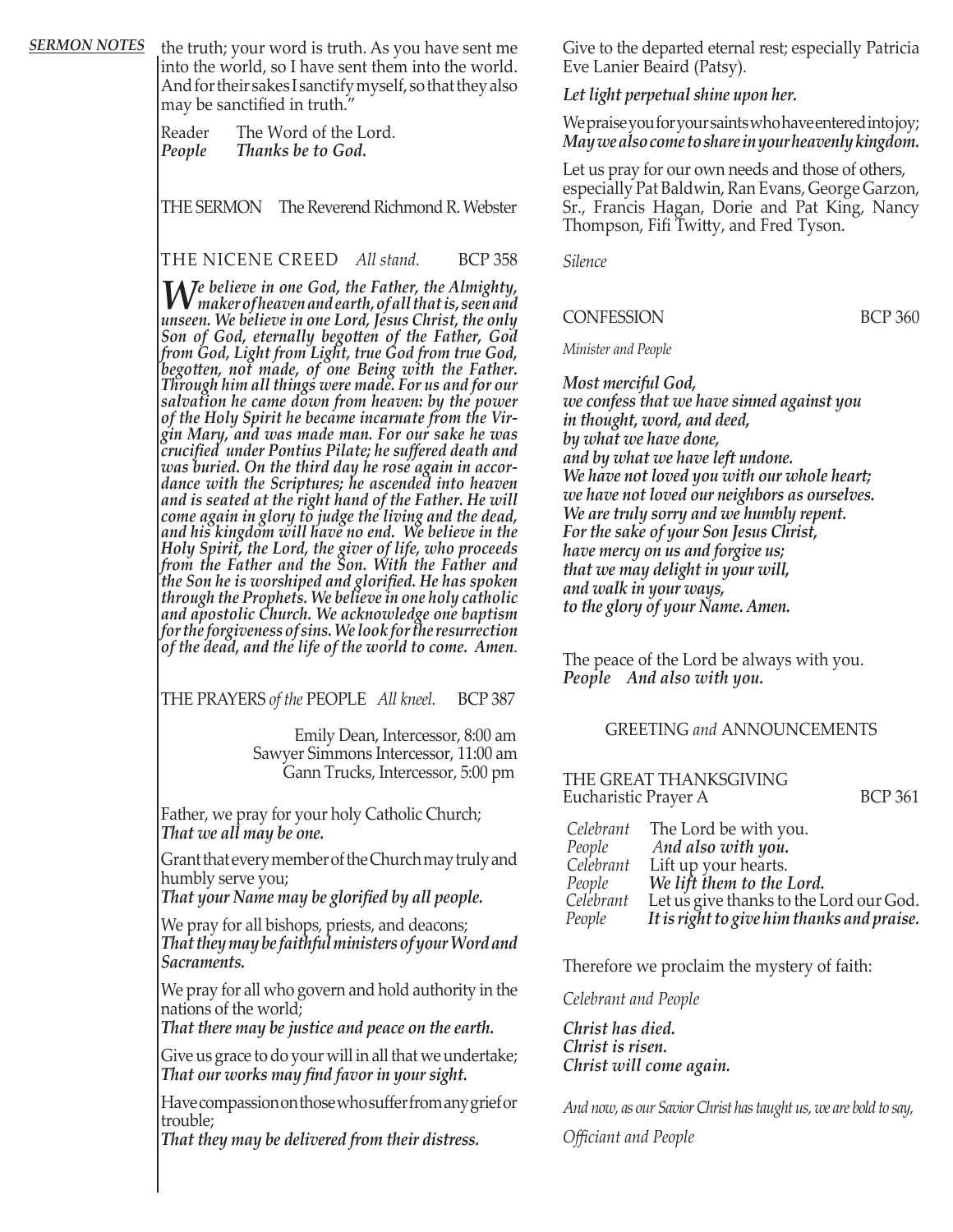ur Father, who art in heaven, hallowed be thy Name, thy kingdom come, thy will be done, on earth as it is in heaven. Give us this day our daily bread. And forgive us our trespasses, as we forgive those who trespass against us. And lead us not into temptation, but deliver us from evil. For thine is the kingdom, and the power, and the glory, for ever and ever. Amen.

*The Celebrant breaks the Consecrated Bread. A period of silence is kept.*

The Gifts of God for the people of God

Take them in remembrance that Christ died for you, and feed on him in your hearts by faith, with thanksgiving.

## POSTCOMMUNION PRAYER *Officiant and People*

*Eternal God, heavenly Father, you have graciously accepted us as living members of your Son our Savior Jesus Christ, and you have fed us with spiritual food in the Sacrament of his Body and Blood. Send us now into the world in peace, and grant us strength and courage to love and serve you with gladness and singleness of heart; through Christ our Lord. Amen.*

THE BLESSING

#### THE DISMISSAL BCP 366

*Deacon: Let us bless the Lord. People: Thanks be to God.* 

*Please feel free to share your joys or concerns with a member of the Prayer Team. If you have a prayer request please contact Sandy Porter at 205-802-6207 or sporter@saint-lukes.com. Copies of the prayer list are on the table in the Communication Stations and in the weekly church emails.*

**Clergy and Staff**: Rt. Rev. Dr. Glenda Curry, *Bishop of Alabama;* The Rev. Richmond R. Webster, *Rector*; The Rev. David Hall, *Associate Rector*; The Rev. Corey Jones, *Priest Affiliate;* The Rev. Dr. Maurice L. Goldsmith, *Priest Affiliate*; The Rev. Stephen McWhorter, *Priest Affiliate;* The Rev. Dr. Mark LaGory, *Deacon*; The Rev. Katy Smith, *Deacon* ; Mr. Shaun Pezant, *Artist in Residence;* Dr. Philip Copeland, *Choral Director;* Mr. Jamie McLemore, *Organist.*

**Vestry:** Class of 2021- Rebecca Eubanks- SLDS; Trippe Gray- Facility Management, Norman Jetmundsen- Sr. Warden, Norman Tynes- Adult Education, and Stewardship; Scarlett Simmons- Jr. Warden and Youth Ministry. Class of 2022 – Reed Avant- Children and Family Ministry; Ann Johnson- Founders Place, MACE, and Outreach; Bill Pitts- Finance; Krislin Smith- Pastoral Care and Com munications; Wayne Trucks- Jr. Warden, Worship and Facility Management; Class of 2023 - David Kimberlin, Allyson Mouron, Susan Silverstein, Beth Wilder, Turner Williams. Rich Webster- Rector.

Appointed Members\*\*- William Nicrosi- Treasurer, Kevin Collins, Clerk, Molly Sheffield Davis- Junior Vestryperson. Vestry Meetings are held the last Monday of each month from 6:00-7:00pm. Vestry meetings are open to the members of Saint Luke's unless in Executive Session.